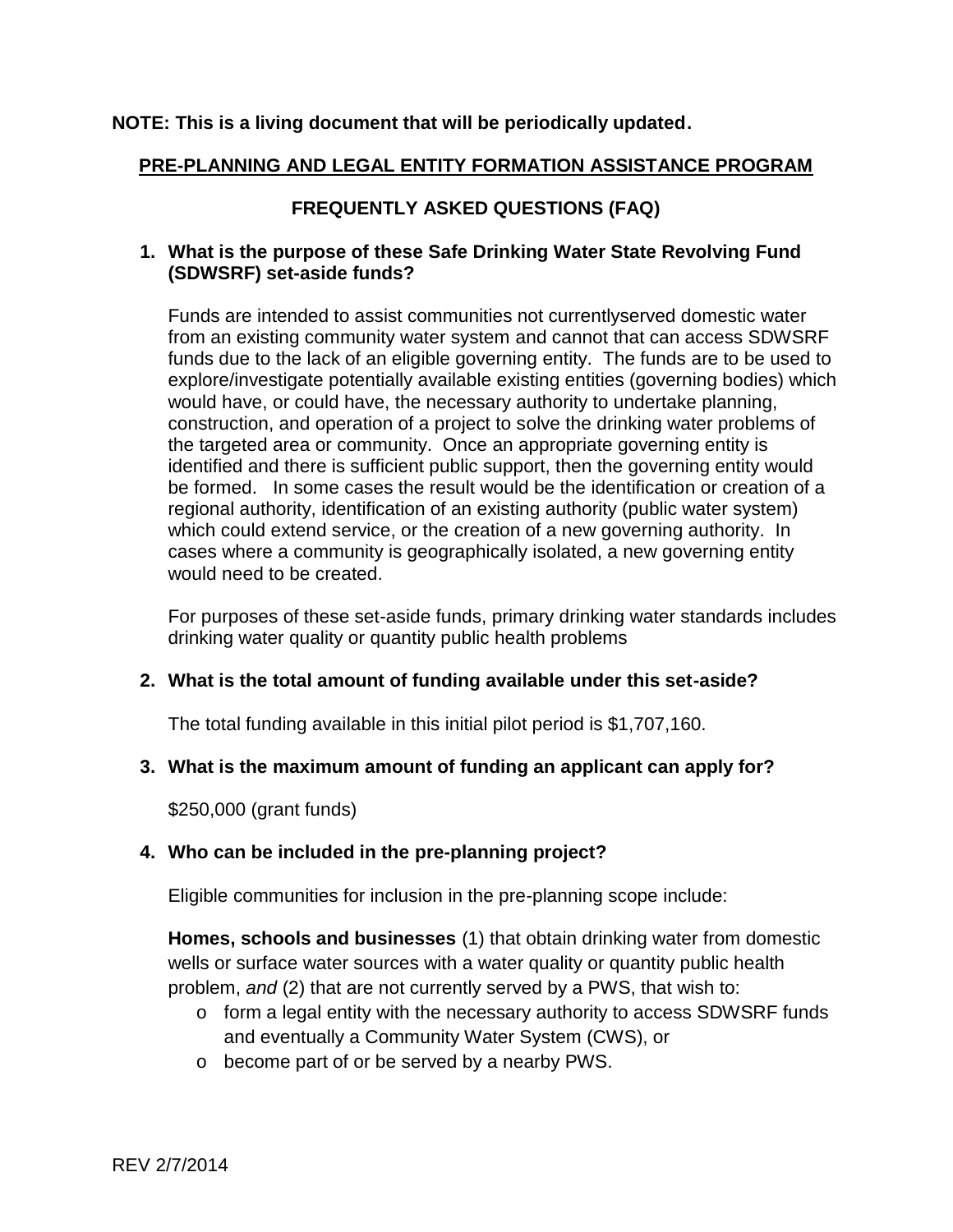**State small water systems (SSWS), or multiple SSWSs, and individual homes/businesses** (1) that obtain drinking water from domestic or surface water sources with a water quality or quantity public health problem, *and* (2) that are not currently served by a PWS, that wish to:

- o form a legal entity with the necessary authority to access SDWSRF funding and eventually a CWS, or
- o become part of or be served by a nearby PWS.

**Existing PWSs** with a water quality or quantity public health problem that are not eligible for SDWSRF funding due to the lack of a legal entity, that wish to:

- o form a legal entity with the necessary authority to access SDWSRF funding, or
- o form a regional entity eligible for SDWSRF funding with the appropriate governing authority over participating PWSs, or
- o become part of or be served by a nearby PWS.

# **5. Who is eligible to apply for these funds?**

Eligible applicants are limited to public agencies, such as county planning departments or existing public water systems, Local Agency Formation Commissions (LAFCo), public colleges/universities, Joint Power Authority (JPA) and non-profit organizations that can enter into a funding agreement with California Department of Public Health (CDPH) and demonstrate their ability to carry out the proposal.

## **6. How does an eligible applicant apply for funding?**

There will be an open application period beginning in August 2013, with applications due November 8, 2013. Information will be posted on CDPH's website, along with the application package. A completed application, including all required deliverables must be submitted by the stated deadline in the application. No time extensions will be given.

## **7. How will the award of funds be determined?**

A review panel consisting of CDPH headquarters and field staff will review, score and rank each application received. A funding list will be compiled and posted on CDPH's website and CDPH will notify selected applicants of funding approval.

## **8. When will funds be awarded?**

CDPH anticipates issuing funding agreements 30 days from the posting of rankings on its website.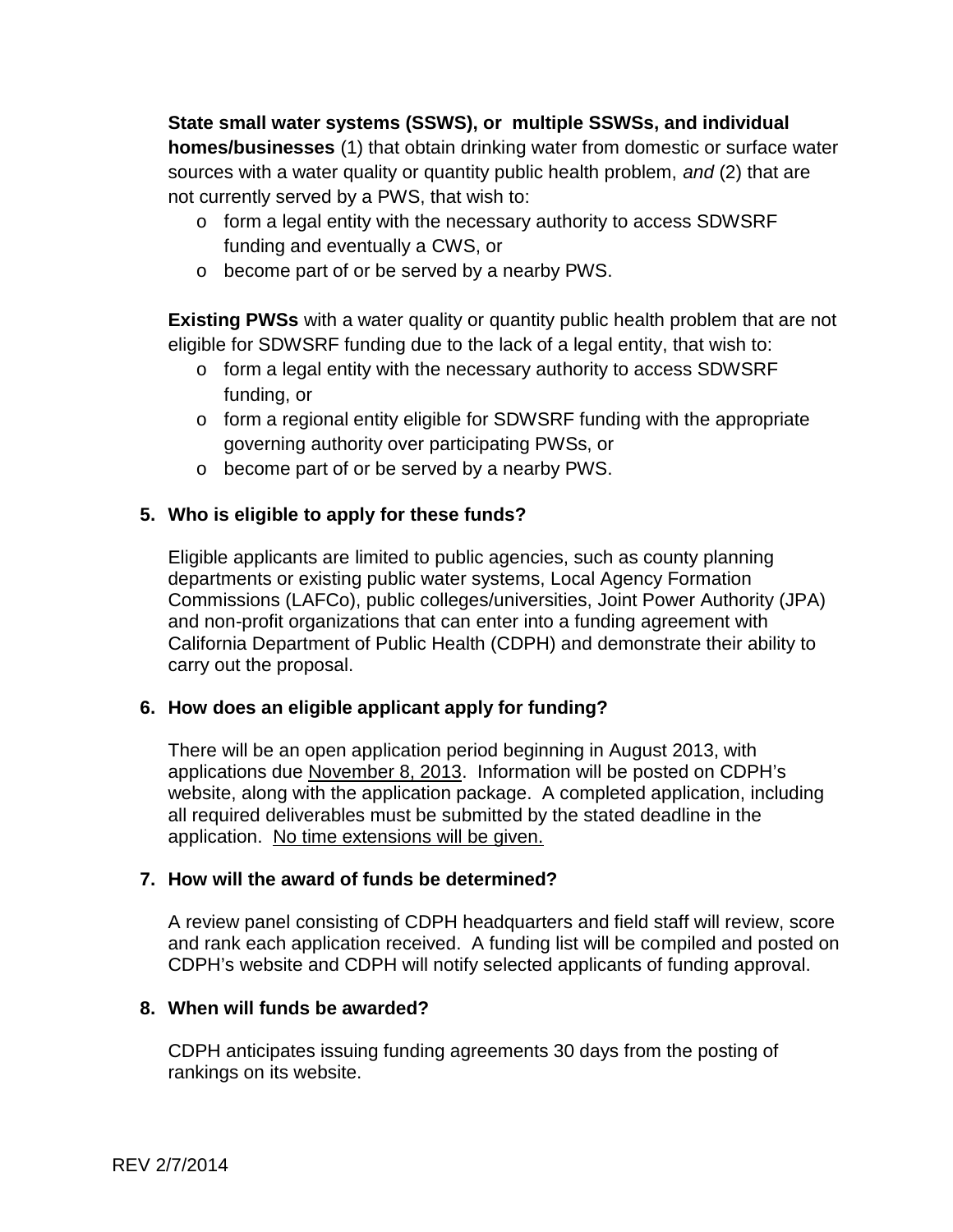# **9. Is the use of the pre-planning set-aside funding required to be eligible for SDWSRF planning or construction funding?**

No. These set-aside funds are not intended as an additional or separate funding step to access SDWSRF planning or construction funds. The funds are intended to assist communities with identified public health problems, that are not currently eligible for SDWSRF funds due to, among other things, the lack of a governing entity with the necessary authority over the targeted area/community(ies). Once an appropriate governing entity is identified and formed, that governing entity would be able to move into the regular funding process for SDWSRF planning and construction, beginning with the submission of a pre-application.

# **10.What are the minimum authorities the identified governing entity must have in order to be eligible to submit a pre-application for SDWSRF planning or construction funding?**

- operate a public water system
- undertake formation necessary to cover the targeted area/community(ies), such as a LAFCo application to extend district boundaries or annexation by local municipality or, if necessary, form an entirely new entity
- assess fees for domestic water supply on property owners and consumers in the targeted area or community(ies)
- legally bind the targeted area/community(ies) including affected individual property owners to accept and pay for domestic water supply from the selected entity
- hold necessary water rights or legally contract for water supply needed to supply the targeted area/community(ies)
- acquire or construct the necessary facilities
- acquire necessary rights to an adequate water supply source
- enter into a funding agreement with CDPH on behalf of the targeted area/community(ies)
- assess/charge the homeowners, as necessary, to fund any part of a project not provided as grant funds and also to operate and maintain the project for the long-term
- enter into contracts as necessary, with adjacent or neighboring public water systems for water supply sources
- enter into contracts with adjacent or neighboring public water systems for purposes of consolidation. This includes authority to transfer existing facilities (e.g. wells and distribution facilities) as necessary to achieve a consolidation or regional solution

# **11. What activities are eligible for funding?**

The following are costs that may be **eligible** for funding under the Project. This list is provided for illustrative purposes only and may not be relied upon as a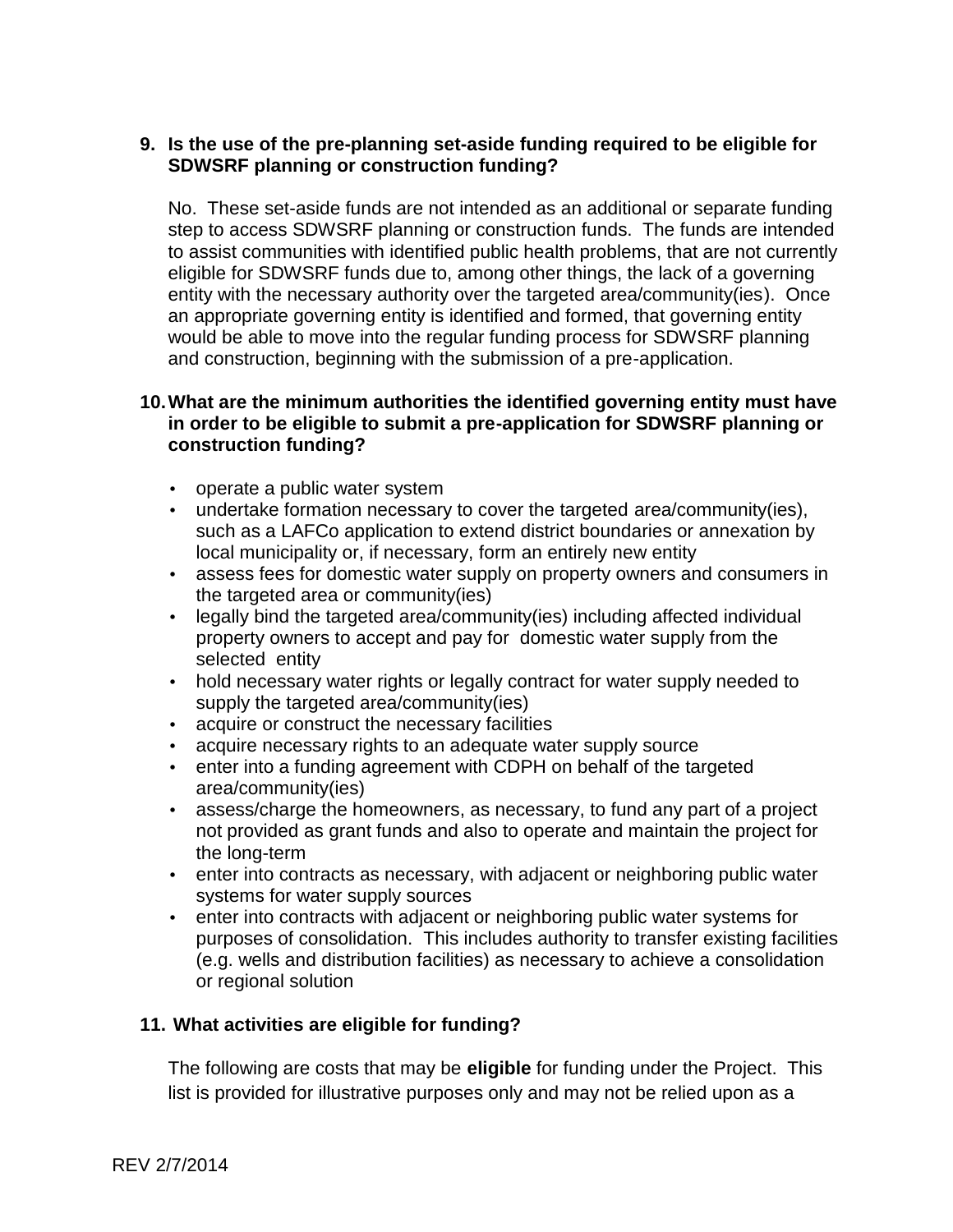comprehensive list of eligible costs. CDPH reserves the right to make additional eligibility determinations as questions arise and in the course of reviewing claims submitted for reimbursement.)

- Feasibility study to identify and evaluate options for formation of a legal entity, including identification of the steps to create each type of entity, estimated cost and schedule to complete formation
- Public Outreach
- Identification of interested project participants and potential service connections
- Formation of a legal entity (new or expanded) encompassing at least 15 service connections to serve the affected area or facilities service to the affected region by an existing public water system
- Costs associated with the LAFCo process/requirement
- Legal services, financial planning, and administrative fees related to the formation of a legal entity
- Administrative costs related to management of Project tasks and costs associated with the administration of the Pre-planning grant (including the preparation of claims for reimbursement
- Costs associated with the preparation of the Pre-planning application
- Preliminary engineering, such as surveying, necessary for the formation of a legal entity
- Feasibility study to look at water source options
- Environmental work necessary for the formation of a legal entity (new or expended)
- Limited water quantity testing to establish existing conditions and verify the public health problem, and/or establish the boundaries of the geographic area affected by the public health problem
- Limited water quality testing by California Environmental Laboratory Accreditation Program (ELAP) certified laboratories, to establish existing conditions and verity the public health problem, and/or to establish the boundaries of the geographic area affected by the public health problem. (Routine water quality sampling is considered an operations and maintenance (O&M) cost and as such is not an eligible expense).

Note: Water quality sampling conducted by an appropriate California ELAP certified laboratory is acceptable for the purposes of demonstrating a water quality problem. Please be aware that lists vary depending on the targeted constituent. For procedures, lists of certified labs, and other related information, please visit: http://www.cdph.ca.gov/certlic/labs/Pages/ELAP.aspx. CDPH will evaluate alternative forms of water quality sampling data and/or reports submitted for sufficiency on a case by case basis.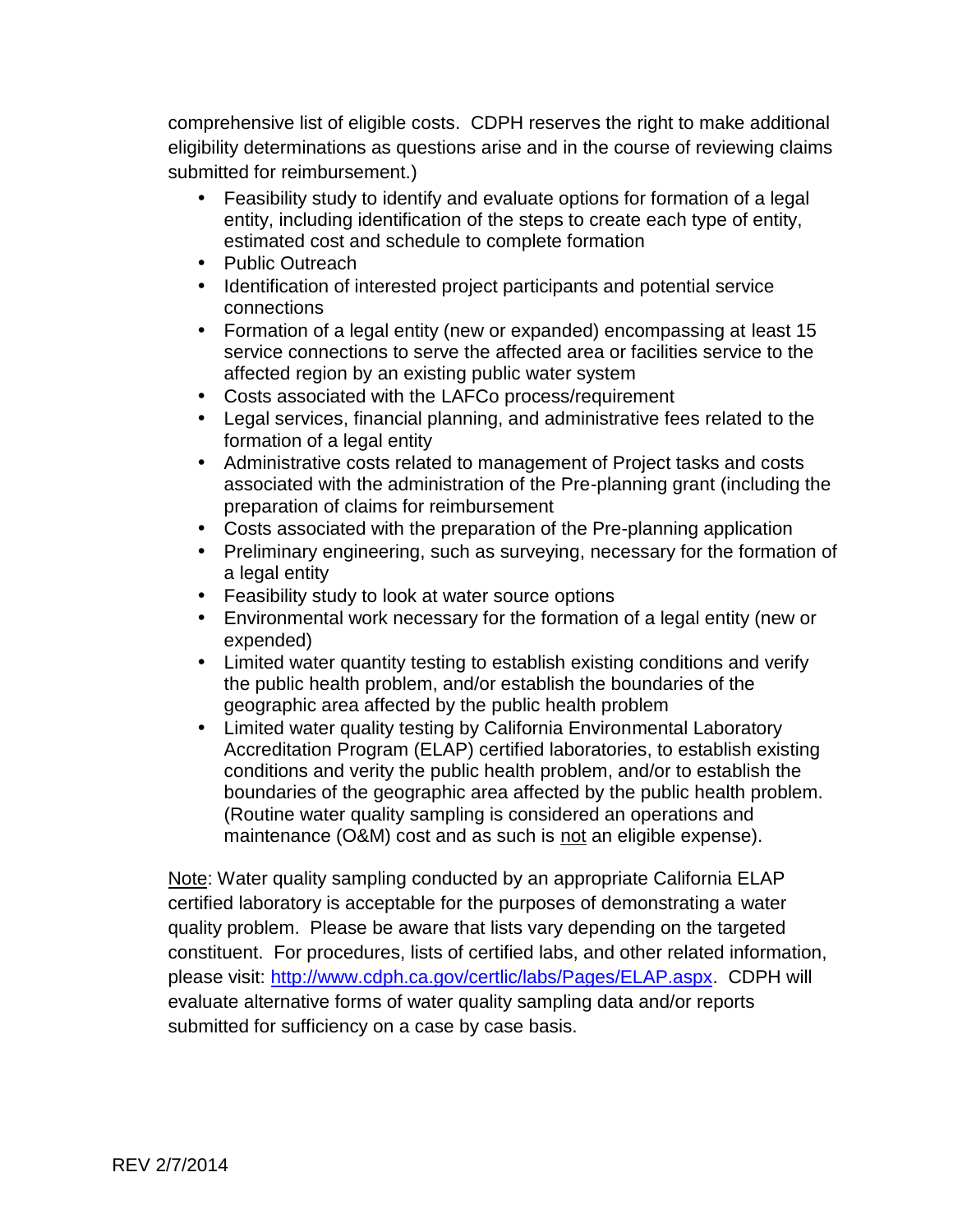# **12.What are ineligible activities?**

The following are costs that are **ineligible** for funding under the Project. This list is provided for illustrative purposes only and may not be relied upon as a comprehensive list of ineligible costs. CDPH reserves the right to make additional eligibility determinations as questions arise and in the course of reviewing claims submitted for reimbursement..

- Engineering design (preliminary or final design of a project alternative)
- Income/MHI surveys
- Evaluation of solutions to the water quality or quantity public health problem
- Funding for operation costs (For example, if an existing PWS has a suspended status with the Secretary of State, the cost to bring the PWS into compliance with the Secretary of State is not eligible.)
- Purchase of equipment
- Purchase of interim water (including bottled water)
- Routine water quality or quantity sampling
- Purchase of water rights
- Connection fees

# **13. Why is engineering design not eligible?**

These set aside funds are designed to be used for activities or purposes that otherwise cannot be funded with the SDWSRF planning/construction funds; and are necessary to enable the targeted area/community(ies) to access SDWSRF project funding.

## **14. Are water quality/quantity tests eligible?**

Limited water quality/quantity testing of local private wells or surface water source to determine the public health issues which needs to be addressed and to determine the boundaries of the affected area is eligible.

## **15. Why is the cost for an income survey not eligible?**

An income survey is eligible for funding under the planning/construction process and is not a necessary component for these funds. Additionally, the affected area identified under pre-planning may not be the same area applicable to any future planning or construction project.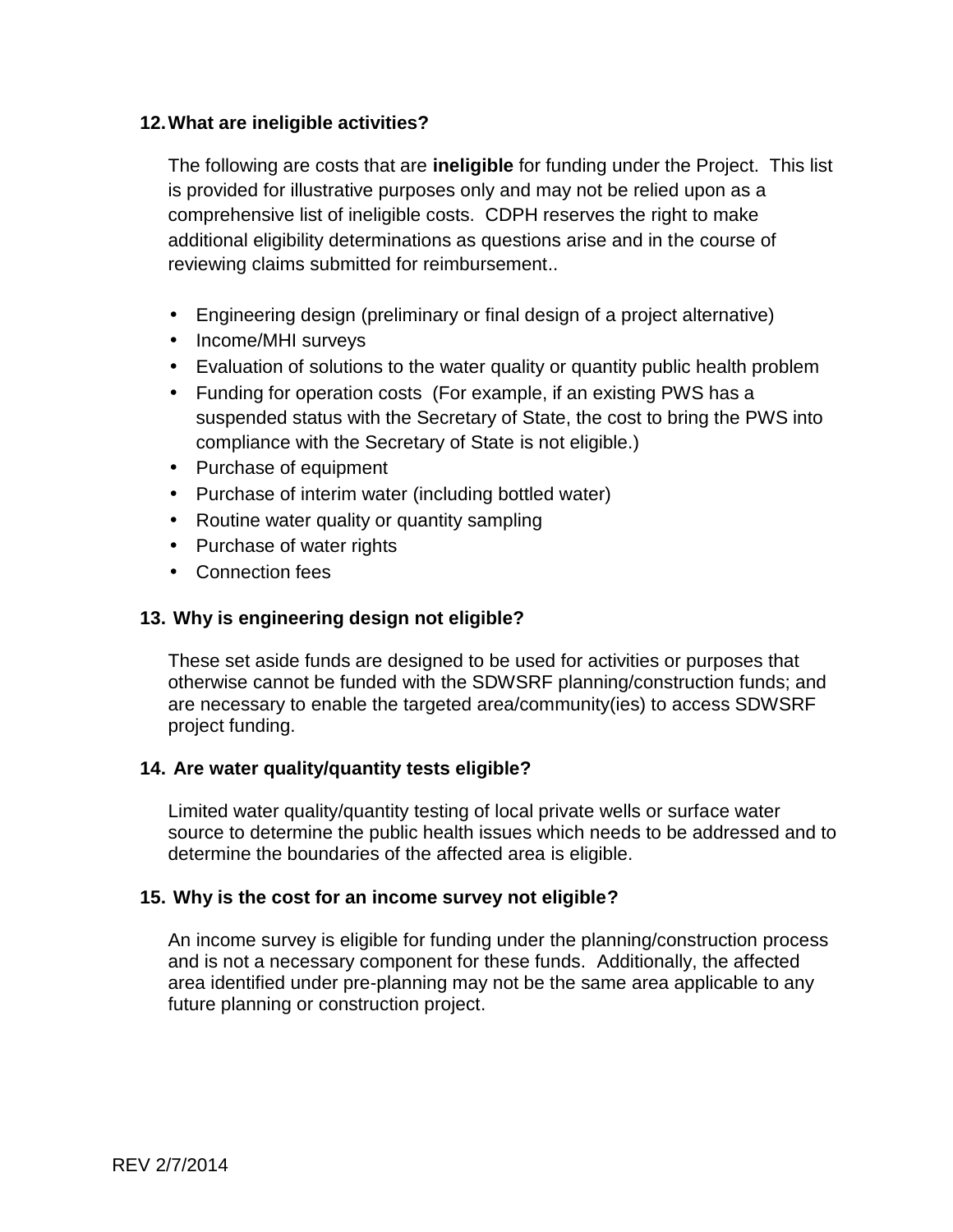### **16.Can a request for additional funds be submitted after funds are awarded to an applicant?**

CDPH intends to commit all available funds; however, if 100% of the available funding is not committed, CDPH may consider a request for additional funds but in no case, will funds committed to an applicant exceed the \$250,000 limitation.

#### **17. Is there a deadline by which the activities must be completed?**

No, other than the general State requirement of 3 years; however, CDPH anticipates that the average time for completion will be less than a year.

#### **18. Why are connection fees ineligible?**

These funds are not intended to reimburse for costs eligible under the normal SDWSRF planning or construction program. Connection fees are eligible for reimbursement under SDWSRF construction funding. (Connection fees typically only apply to consolidation or interconnection construction projects.

#### **19. Can the SDWSRF pre-planning set aside funds and planning funding be applied for concurrently?**

It depends. In general, the funds are to assist with the formation of a legal entity with the appropriate authorities, to enable communities that do not have access to safe drinking water and public water systems, which are not eligible for SDWSRF funding due to the lack of an eligible entity. To receive SDWSRF planning funds, there must already be an existing legal entity with the appropriate authorities; however, there could be situations in which both a planning and pre planning applications are submitted concurrently for the same affected community depending upon the specific situation. Please contact the appropriate CDPH person listed in the "Solicitation for 2013 Pre-Planning Applications" posted on CDPH's website, for further discussion.

#### **20. If an applicant is developing a large-scale regional entity, (maybe as large as 12 PWSs), is it possible to develop multiple applications that could end up with a single outcome? For example, could 4 applications for a single regional entity be submitted and each application receive \$250,000?**

No. In a Pre-Planning application for the creation of a single regional entity, the application must identify all participating PWSs in the affected geographic area. Multiple Pre-Planning applications should not be submitted requesting funding for the same PWS within the same cycle. Funding of an application is limited to the \$250,000 maximum; however, the applicant could apply for additional funds in a future funding cycle. Be aware that receipt of funds in one funding cycle does not guarantee future funding as the funding is awarded on a competitive basis. Additionally, this new set-aside is a pilot program whose